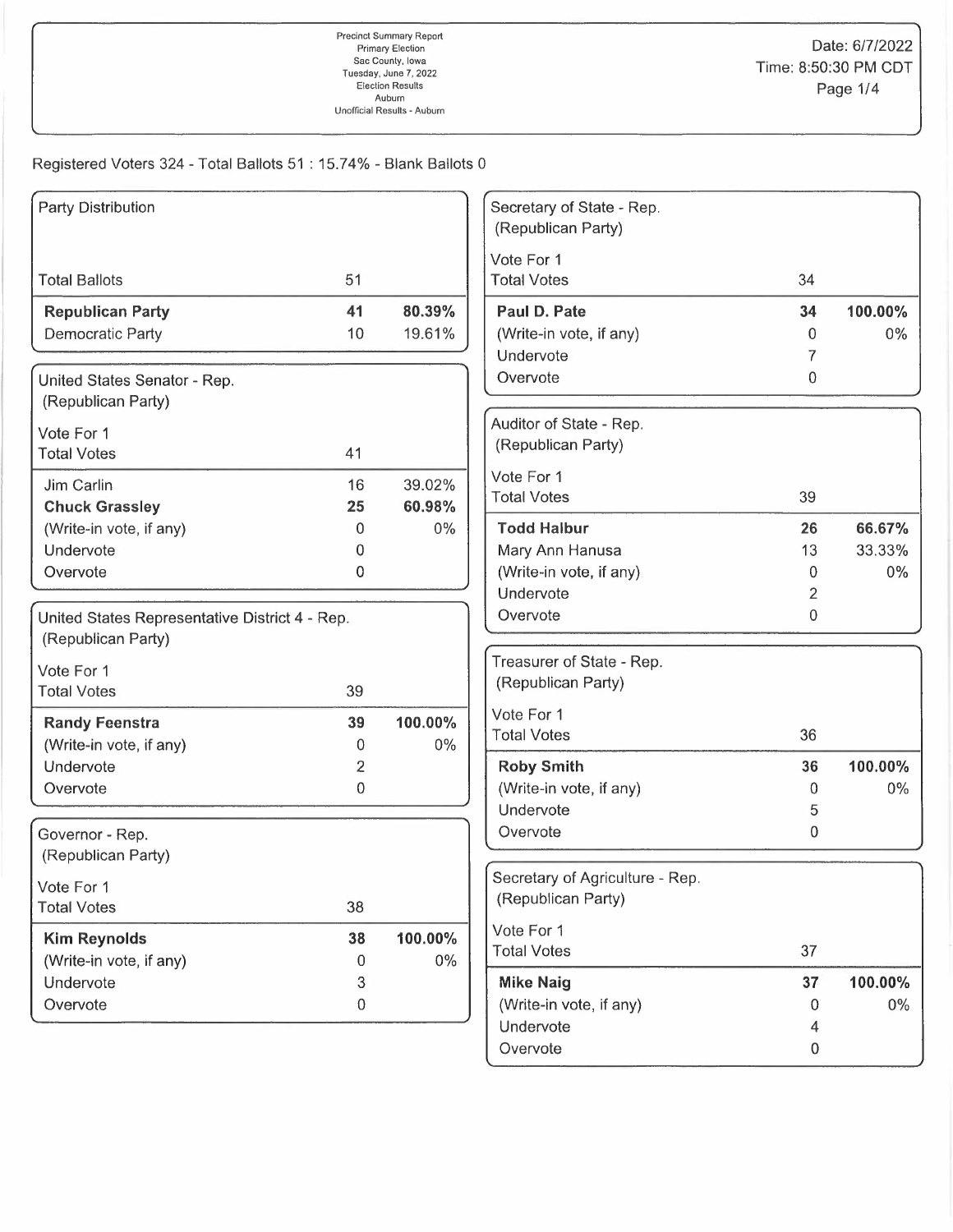## Registered Voters 324 - Total Ballots 51: 15.74% - Blank Ballots 0

| Attorney General - Rep.<br>County Treasurer - Rep.<br>(Republican Party)<br>(Republican Party)<br>Vote For 1<br>Vote For 1<br>37<br><b>Total Votes</b><br>38<br><b>Total Votes</b><br><b>Tina Roth</b><br><b>Brenna Bird</b><br>37<br>100.00%<br>38<br>100.00%<br>$0\%$<br>(Write-in vote, if any)<br>$0\%$<br>(Write-in vote, if any)<br>0<br>$\Omega$<br>Undervote<br>Undervote<br>3<br>4<br>0<br>$\mathbf 0$<br>Overvote<br>Overvote<br>County Recorder - Rep.<br>State Senator District 4 - Rep.<br>(Republican Party)<br>(Republican Party)<br>Vote For 1<br>Vote For 1<br>36<br><b>Total Votes</b><br>38<br><b>Total Votes</b><br><b>Tim Kraayenbrink</b><br>100.00%<br><b>Laura McKeever</b><br>100.00%<br>36<br>38<br>(Write-in vote, if any)<br>0%<br>$0\%$<br>(Write-in vote, if any)<br>0<br>0<br>Undervote<br>Undervote<br>3<br>5<br>Overvote<br>0<br>Overvote<br>$\mathbf{0}$<br>State Representative District 7 - Rep.<br>County Attorney - Rep.<br>(Republican Party)<br>(Republican Party)<br>Vote For 1<br>Vote For 1<br><b>Total Votes</b><br>37<br><b>Total Votes</b><br>37<br>100.00%<br>97.30%<br>37<br><b>Ben Smith</b><br>36<br><b>Mike Sexton</b><br>2.70%<br>(Write-in vote, if any)<br>0%<br>(Write-in vote, if any)<br>0<br>Undervote<br>Undervote<br>4<br>4<br>Overvote<br>0<br>Overvote<br>0<br>United States Senator - Dem.<br>County Board of Supervisors District 3 - Rep.<br>(Republican Party)<br>(Democratic Party)<br>Vote For 1<br>Vote For 1<br>39<br><b>Total Votes</b><br><b>Total Votes</b><br>10<br>39<br>100.00%<br><b>Abby Finkenauer</b><br>James L. Wissler<br>5<br>50.00%<br><b>Michael Franken</b><br>50.00%<br>(Write-in vote, if any)<br>$0\%$<br>5<br>0<br><b>Glenn Hurst</b><br>Undervote<br>$0\%$<br>2<br>0<br>0<br>(Write-in vote, if any)<br>$0\%$<br>Overvote<br>0<br>Undervote<br>0 |  |          |                  |  |
|----------------------------------------------------------------------------------------------------------------------------------------------------------------------------------------------------------------------------------------------------------------------------------------------------------------------------------------------------------------------------------------------------------------------------------------------------------------------------------------------------------------------------------------------------------------------------------------------------------------------------------------------------------------------------------------------------------------------------------------------------------------------------------------------------------------------------------------------------------------------------------------------------------------------------------------------------------------------------------------------------------------------------------------------------------------------------------------------------------------------------------------------------------------------------------------------------------------------------------------------------------------------------------------------------------------------------------------------------------------------------------------------------------------------------------------------------------------------------------------------------------------------------------------------------------------------------------------------------------------------------------------------------------------------------------------------------------------------------------------------------------------------------------------------------------------------------------------------|--|----------|------------------|--|
|                                                                                                                                                                                                                                                                                                                                                                                                                                                                                                                                                                                                                                                                                                                                                                                                                                                                                                                                                                                                                                                                                                                                                                                                                                                                                                                                                                                                                                                                                                                                                                                                                                                                                                                                                                                                                                              |  |          |                  |  |
|                                                                                                                                                                                                                                                                                                                                                                                                                                                                                                                                                                                                                                                                                                                                                                                                                                                                                                                                                                                                                                                                                                                                                                                                                                                                                                                                                                                                                                                                                                                                                                                                                                                                                                                                                                                                                                              |  |          |                  |  |
|                                                                                                                                                                                                                                                                                                                                                                                                                                                                                                                                                                                                                                                                                                                                                                                                                                                                                                                                                                                                                                                                                                                                                                                                                                                                                                                                                                                                                                                                                                                                                                                                                                                                                                                                                                                                                                              |  |          |                  |  |
|                                                                                                                                                                                                                                                                                                                                                                                                                                                                                                                                                                                                                                                                                                                                                                                                                                                                                                                                                                                                                                                                                                                                                                                                                                                                                                                                                                                                                                                                                                                                                                                                                                                                                                                                                                                                                                              |  |          |                  |  |
|                                                                                                                                                                                                                                                                                                                                                                                                                                                                                                                                                                                                                                                                                                                                                                                                                                                                                                                                                                                                                                                                                                                                                                                                                                                                                                                                                                                                                                                                                                                                                                                                                                                                                                                                                                                                                                              |  |          |                  |  |
|                                                                                                                                                                                                                                                                                                                                                                                                                                                                                                                                                                                                                                                                                                                                                                                                                                                                                                                                                                                                                                                                                                                                                                                                                                                                                                                                                                                                                                                                                                                                                                                                                                                                                                                                                                                                                                              |  |          |                  |  |
|                                                                                                                                                                                                                                                                                                                                                                                                                                                                                                                                                                                                                                                                                                                                                                                                                                                                                                                                                                                                                                                                                                                                                                                                                                                                                                                                                                                                                                                                                                                                                                                                                                                                                                                                                                                                                                              |  |          |                  |  |
|                                                                                                                                                                                                                                                                                                                                                                                                                                                                                                                                                                                                                                                                                                                                                                                                                                                                                                                                                                                                                                                                                                                                                                                                                                                                                                                                                                                                                                                                                                                                                                                                                                                                                                                                                                                                                                              |  |          |                  |  |
|                                                                                                                                                                                                                                                                                                                                                                                                                                                                                                                                                                                                                                                                                                                                                                                                                                                                                                                                                                                                                                                                                                                                                                                                                                                                                                                                                                                                                                                                                                                                                                                                                                                                                                                                                                                                                                              |  |          |                  |  |
|                                                                                                                                                                                                                                                                                                                                                                                                                                                                                                                                                                                                                                                                                                                                                                                                                                                                                                                                                                                                                                                                                                                                                                                                                                                                                                                                                                                                                                                                                                                                                                                                                                                                                                                                                                                                                                              |  |          |                  |  |
|                                                                                                                                                                                                                                                                                                                                                                                                                                                                                                                                                                                                                                                                                                                                                                                                                                                                                                                                                                                                                                                                                                                                                                                                                                                                                                                                                                                                                                                                                                                                                                                                                                                                                                                                                                                                                                              |  |          |                  |  |
|                                                                                                                                                                                                                                                                                                                                                                                                                                                                                                                                                                                                                                                                                                                                                                                                                                                                                                                                                                                                                                                                                                                                                                                                                                                                                                                                                                                                                                                                                                                                                                                                                                                                                                                                                                                                                                              |  |          |                  |  |
|                                                                                                                                                                                                                                                                                                                                                                                                                                                                                                                                                                                                                                                                                                                                                                                                                                                                                                                                                                                                                                                                                                                                                                                                                                                                                                                                                                                                                                                                                                                                                                                                                                                                                                                                                                                                                                              |  |          |                  |  |
|                                                                                                                                                                                                                                                                                                                                                                                                                                                                                                                                                                                                                                                                                                                                                                                                                                                                                                                                                                                                                                                                                                                                                                                                                                                                                                                                                                                                                                                                                                                                                                                                                                                                                                                                                                                                                                              |  |          |                  |  |
|                                                                                                                                                                                                                                                                                                                                                                                                                                                                                                                                                                                                                                                                                                                                                                                                                                                                                                                                                                                                                                                                                                                                                                                                                                                                                                                                                                                                                                                                                                                                                                                                                                                                                                                                                                                                                                              |  |          |                  |  |
|                                                                                                                                                                                                                                                                                                                                                                                                                                                                                                                                                                                                                                                                                                                                                                                                                                                                                                                                                                                                                                                                                                                                                                                                                                                                                                                                                                                                                                                                                                                                                                                                                                                                                                                                                                                                                                              |  |          |                  |  |
|                                                                                                                                                                                                                                                                                                                                                                                                                                                                                                                                                                                                                                                                                                                                                                                                                                                                                                                                                                                                                                                                                                                                                                                                                                                                                                                                                                                                                                                                                                                                                                                                                                                                                                                                                                                                                                              |  |          |                  |  |
|                                                                                                                                                                                                                                                                                                                                                                                                                                                                                                                                                                                                                                                                                                                                                                                                                                                                                                                                                                                                                                                                                                                                                                                                                                                                                                                                                                                                                                                                                                                                                                                                                                                                                                                                                                                                                                              |  |          |                  |  |
|                                                                                                                                                                                                                                                                                                                                                                                                                                                                                                                                                                                                                                                                                                                                                                                                                                                                                                                                                                                                                                                                                                                                                                                                                                                                                                                                                                                                                                                                                                                                                                                                                                                                                                                                                                                                                                              |  |          |                  |  |
|                                                                                                                                                                                                                                                                                                                                                                                                                                                                                                                                                                                                                                                                                                                                                                                                                                                                                                                                                                                                                                                                                                                                                                                                                                                                                                                                                                                                                                                                                                                                                                                                                                                                                                                                                                                                                                              |  |          |                  |  |
|                                                                                                                                                                                                                                                                                                                                                                                                                                                                                                                                                                                                                                                                                                                                                                                                                                                                                                                                                                                                                                                                                                                                                                                                                                                                                                                                                                                                                                                                                                                                                                                                                                                                                                                                                                                                                                              |  |          |                  |  |
|                                                                                                                                                                                                                                                                                                                                                                                                                                                                                                                                                                                                                                                                                                                                                                                                                                                                                                                                                                                                                                                                                                                                                                                                                                                                                                                                                                                                                                                                                                                                                                                                                                                                                                                                                                                                                                              |  |          |                  |  |
|                                                                                                                                                                                                                                                                                                                                                                                                                                                                                                                                                                                                                                                                                                                                                                                                                                                                                                                                                                                                                                                                                                                                                                                                                                                                                                                                                                                                                                                                                                                                                                                                                                                                                                                                                                                                                                              |  |          |                  |  |
|                                                                                                                                                                                                                                                                                                                                                                                                                                                                                                                                                                                                                                                                                                                                                                                                                                                                                                                                                                                                                                                                                                                                                                                                                                                                                                                                                                                                                                                                                                                                                                                                                                                                                                                                                                                                                                              |  |          |                  |  |
|                                                                                                                                                                                                                                                                                                                                                                                                                                                                                                                                                                                                                                                                                                                                                                                                                                                                                                                                                                                                                                                                                                                                                                                                                                                                                                                                                                                                                                                                                                                                                                                                                                                                                                                                                                                                                                              |  |          |                  |  |
|                                                                                                                                                                                                                                                                                                                                                                                                                                                                                                                                                                                                                                                                                                                                                                                                                                                                                                                                                                                                                                                                                                                                                                                                                                                                                                                                                                                                                                                                                                                                                                                                                                                                                                                                                                                                                                              |  |          |                  |  |
|                                                                                                                                                                                                                                                                                                                                                                                                                                                                                                                                                                                                                                                                                                                                                                                                                                                                                                                                                                                                                                                                                                                                                                                                                                                                                                                                                                                                                                                                                                                                                                                                                                                                                                                                                                                                                                              |  |          |                  |  |
|                                                                                                                                                                                                                                                                                                                                                                                                                                                                                                                                                                                                                                                                                                                                                                                                                                                                                                                                                                                                                                                                                                                                                                                                                                                                                                                                                                                                                                                                                                                                                                                                                                                                                                                                                                                                                                              |  |          |                  |  |
|                                                                                                                                                                                                                                                                                                                                                                                                                                                                                                                                                                                                                                                                                                                                                                                                                                                                                                                                                                                                                                                                                                                                                                                                                                                                                                                                                                                                                                                                                                                                                                                                                                                                                                                                                                                                                                              |  |          |                  |  |
|                                                                                                                                                                                                                                                                                                                                                                                                                                                                                                                                                                                                                                                                                                                                                                                                                                                                                                                                                                                                                                                                                                                                                                                                                                                                                                                                                                                                                                                                                                                                                                                                                                                                                                                                                                                                                                              |  |          |                  |  |
|                                                                                                                                                                                                                                                                                                                                                                                                                                                                                                                                                                                                                                                                                                                                                                                                                                                                                                                                                                                                                                                                                                                                                                                                                                                                                                                                                                                                                                                                                                                                                                                                                                                                                                                                                                                                                                              |  |          |                  |  |
|                                                                                                                                                                                                                                                                                                                                                                                                                                                                                                                                                                                                                                                                                                                                                                                                                                                                                                                                                                                                                                                                                                                                                                                                                                                                                                                                                                                                                                                                                                                                                                                                                                                                                                                                                                                                                                              |  |          |                  |  |
|                                                                                                                                                                                                                                                                                                                                                                                                                                                                                                                                                                                                                                                                                                                                                                                                                                                                                                                                                                                                                                                                                                                                                                                                                                                                                                                                                                                                                                                                                                                                                                                                                                                                                                                                                                                                                                              |  |          |                  |  |
|                                                                                                                                                                                                                                                                                                                                                                                                                                                                                                                                                                                                                                                                                                                                                                                                                                                                                                                                                                                                                                                                                                                                                                                                                                                                                                                                                                                                                                                                                                                                                                                                                                                                                                                                                                                                                                              |  |          |                  |  |
|                                                                                                                                                                                                                                                                                                                                                                                                                                                                                                                                                                                                                                                                                                                                                                                                                                                                                                                                                                                                                                                                                                                                                                                                                                                                                                                                                                                                                                                                                                                                                                                                                                                                                                                                                                                                                                              |  |          |                  |  |
|                                                                                                                                                                                                                                                                                                                                                                                                                                                                                                                                                                                                                                                                                                                                                                                                                                                                                                                                                                                                                                                                                                                                                                                                                                                                                                                                                                                                                                                                                                                                                                                                                                                                                                                                                                                                                                              |  | Overvote | $\boldsymbol{0}$ |  |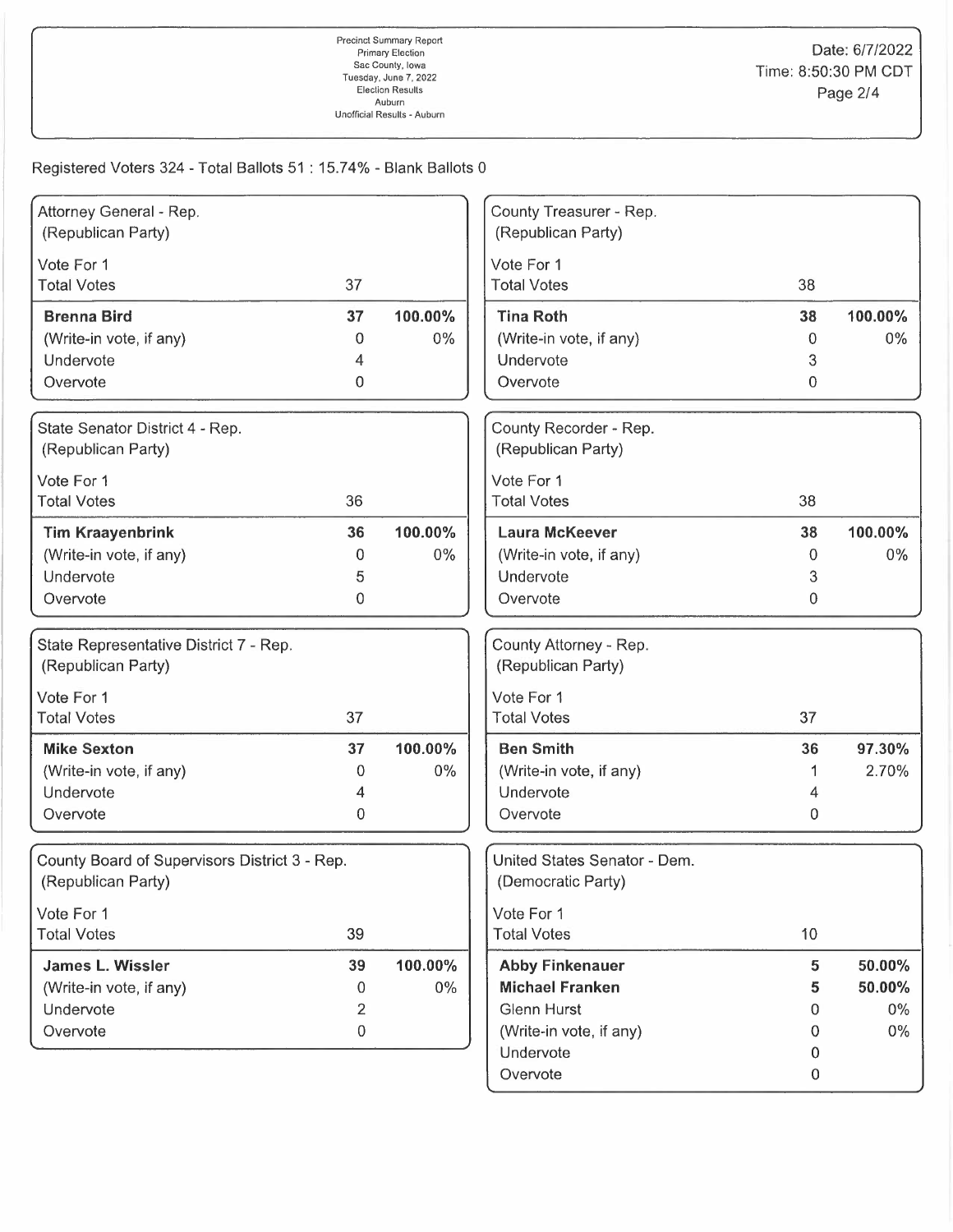## Registered Voters 324 - Total Ballots 51 : 15.74% - Blank Ballots 0

| United States Representative District 4 - Dem.<br>(Democratic Party) |                |         | Treasurer of State - Dem.<br>(Democratic Party)       |                         |         |
|----------------------------------------------------------------------|----------------|---------|-------------------------------------------------------|-------------------------|---------|
| Vote For 1<br><b>Total Votes</b>                                     | $\overline{7}$ |         | Vote For 1<br><b>Total Votes</b>                      | $\overline{7}$          |         |
| <b>Ryan Melton</b>                                                   | 7              | 100.00% | Michael L. Fitzgerald                                 | $\overline{\mathbf{r}}$ | 100.00% |
| (Write-in vote, if any)                                              | 0              | 0%      | (Write-in vote, if any)                               | 0                       | 0%      |
| Undervote                                                            | 3              |         | Undervote                                             | 3                       |         |
| Overvote                                                             | 0              |         | Overvote                                              | 0                       |         |
| Governor - Dem.<br>(Democratic Party)                                |                |         | Secretary of Agriculture - Dem.<br>(Democratic Party) |                         |         |
| Vote For 1                                                           |                |         | Vote For 1                                            |                         |         |
| <b>Total Votes</b>                                                   | $\,8\,$        |         | <b>Total Votes</b>                                    | $\overline{7}$          |         |
| <b>Deidre DeJear</b>                                                 | 8              | 100.00% | <b>John Norwood</b>                                   | $\mathbf{7}$            | 100.00% |
| (Write-in vote, if any)                                              | 0              | 0%      | (Write-in vote, if any)                               | 0                       | $0\%$   |
| Undervote                                                            | 2              |         | Undervote                                             | 3                       |         |
| Overvote                                                             | $\mathbf 0$    |         | Overvote                                              | $\bf{0}$                |         |
| Secretary of State - Dem.<br>(Democratic Party)                      |                |         | Attorney General - Dem.<br>(Democratic Party)         |                         |         |
| Vote For 1                                                           |                |         | Vote For 1                                            |                         |         |
| <b>Total Votes</b>                                                   | $\overline{7}$ |         | <b>Total Votes</b>                                    | $\overline{7}$          |         |
| <b>Joel Miller</b>                                                   | 5              | 71.43%  | <b>Tom Miller</b>                                     | $\overline{7}$          | 100.00% |
| Eric Van Lancker                                                     | 2.             | 28.57%  | (Write-in vote, if any)                               | 0                       | $0\%$   |
| (Write-in vote, if any)                                              | 0              | 0%      | Undervote                                             | 3                       |         |
| Undervote                                                            | 3              |         | Overvote                                              | 0                       |         |
| Overvote                                                             | 0              |         |                                                       |                         |         |
| Auditor of State - Dem.                                              |                |         | State Senator District 4 - Dem.<br>(Democratic Party) |                         |         |
| (Democratic Party)                                                   |                |         | Vote For 1                                            |                         |         |
| Vote For 1                                                           |                |         | <b>Total Votes</b>                                    | $\,0\,$                 |         |
| <b>Total Votes</b>                                                   | 6              |         | (Write-in vote, if any)                               | $\Omega$                | $0\%$   |
| <b>Rob Sand</b>                                                      | 6              | 100.00% | Undervote                                             | 10                      |         |
| (Write-in vote, if any)                                              | 0              | 0%      | Overvote                                              | $\overline{0}$          |         |
| Undervote                                                            | 4              |         |                                                       |                         |         |
| Overvote                                                             | $\mathbf 0$    |         |                                                       |                         |         |